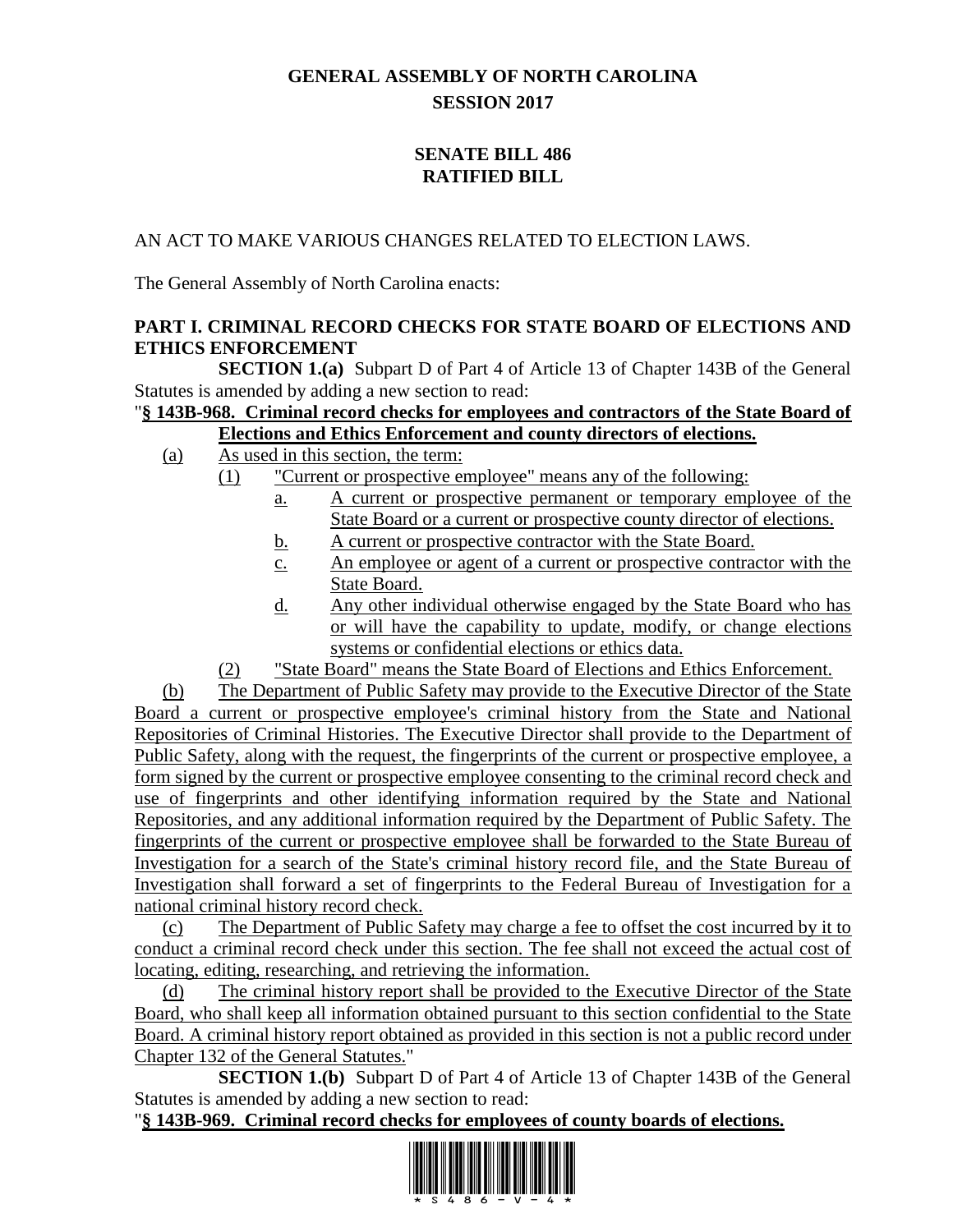- (a) As used in this section, the term:
	- (1) "Current or prospective employee" means a current or prospective permanent or temporary employee of a county board of elections.
	- (2) "State Board" means the State Board of Elections and Ethics Enforcement.

(b) The Department of Public Safety may provide to a county board of elections a current or prospective employee's criminal history from the State and National Repositories of Criminal Histories. The county board of elections shall provide to the Department of Public Safety, along with the request, the fingerprints of the current or prospective employee, a form signed by the current or prospective employee consenting to the criminal record check and use of fingerprints and other identifying information required by the State and National Repositories, and any additional information required by the Department of Public Safety. The fingerprints of the current or prospective employee shall be forwarded to the State Bureau of Investigation for a search of the State's criminal history record file, and the State Bureau of Investigation shall forward a set of fingerprints to the Federal Bureau of Investigation for a national criminal history record check.

(c) The Department of Public Safety may charge a fee to offset the cost incurred by it to conduct a criminal record check under this section. The fee shall not exceed the actual cost of locating, editing, researching, and retrieving the information.

(d) The criminal history report shall be provided to the county board of elections, who shall keep all information obtained pursuant to this section confidential to the county board of elections, the county director of elections, the State Board, and the Executive Director of the State Board. A criminal history report obtained as provided in this section is not a public record under Chapter 132 of the General Statutes."

**SECTION 1.(c)** Article 1 of Chapter 163A of the General Statutes is amended by adding a new section to read:

#### "**§ 163A-7. Criminal history record checks of current and prospective employees of the State Board and county directors of elections.**

(a) As used in this section, the term "current or prospective employee" means any of the following:

- (1) A current or prospective permanent or temporary employee of the State Board or a current or prospective county director of elections.
- (2) An employee or agent of a current or prospective contractor with the State Board.
- (3) Any other individual otherwise engaged by the State Board who has or will have the capability to update, modify, or change elections systems or confidential elections or ethics data.

(b) A criminal history record check shall be required of all current or prospective permanent or temporary employees of the State Board and all current or prospective county directors of elections, which shall be conducted by the Department of Public Safety as provided in G.S. 143B-968. The criminal history report shall be provided to the Executive Director, who shall keep all information obtained pursuant to this section confidential to the State Board, as provided in G.S. 143B-968(d). A criminal history report provided under this subsection is not a public record under Chapter 132 of the General Statutes.

(c) If the current or prospective employee's verified criminal history record check reveals one or more convictions, the conviction shall constitute just cause for not selecting the person for employment or for dismissing the person from current employment. The conviction shall not automatically prohibit employment.

(d) A prospective employee may be denied employment or a current employee may be dismissed from employment for refusal to consent to a criminal history record check or to submit fingerprints or to provide other identifying information required by the State or National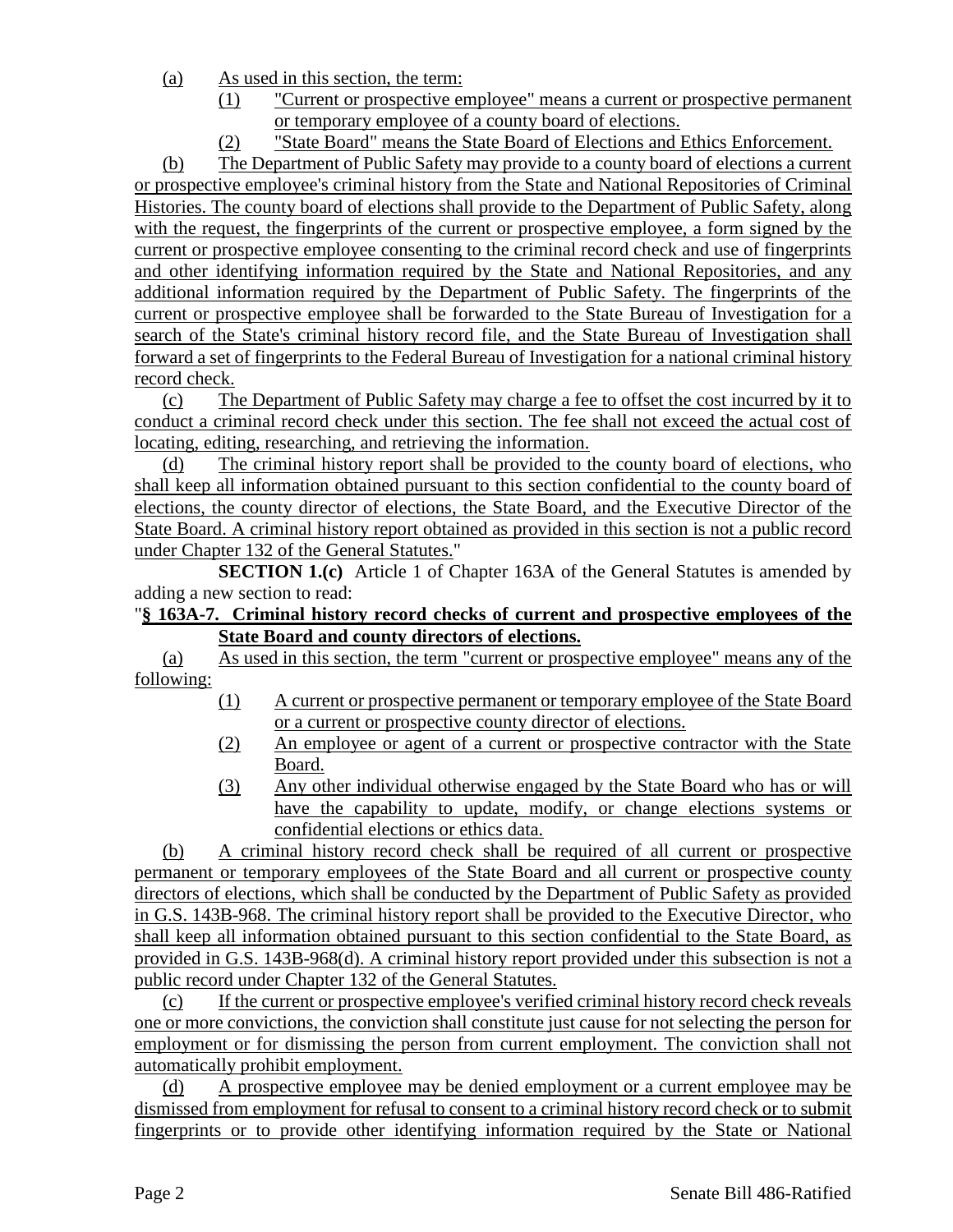Repositories of Criminal Histories. Any such refusal shall constitute just cause for the employment denial or the dismissal from employment.

(e) A conditional offer of employment or appointment may be extended pending the results of a criminal history record check authorized by this section.

(f) A county board of elections shall require a criminal history record check of all current or prospective employees of the county board of elections, as defined in G.S. 163A-778(a)(1), who have or will have access to the statewide computerized voter registration system maintained under G.S. 163A-874 and for any additional position or function as the State Board may designate. The county director of elections shall provide the criminal history record of all current or prospective employees of the county board of elections required by this subsection or in designated positions to the Executive Director and State Board.

(g) Neither appointment as a precinct official or assistant under Part 4 of Article 16 of this Chapter nor employment at a one-stop early voting location shall require a criminal history record check unless the official, assistant, or employee performs a function designated by the State Board pursuant to subsection (f) of this section."

**SECTION 1.(d)** Part 2 of Article 16 of Chapter 163A of the General Statutes is amended by adding a new section to read:

#### "**§ 163A-778. Criminal history record checks of current and prospective employees of county boards of elections.**

(a) As used in this section, the term "current or prospective employee" means a current or prospective permanent or temporary employee of a county board of elections who has or will have access to the statewide computerized voter registration system maintained under G.S. 163A-874 or has a position or function designated by the State Board as provided in G.S. 163A-7(f).

(b) The county board of elections shall require a criminal history record check of all current or prospective employees, which shall be conducted by the Department of Public Safety as provided in G.S. 143B-969. The criminal history report shall be provided to the county board of elections. A county board of elections shall provide the criminal history record of all current or prospective employees required by G.S. 163A-7 to the Executive Director and the State Board. The criminal history report shall be kept confidential as provided in G.S. 143B-969(d) and is not a public record under Chapter 132 of the General Statutes.

(c) If the current or prospective employee's verified criminal history record check reveals one or more convictions, the conviction shall constitute just cause for not selecting the person for employment, or for dismissing the person from current employment. The conviction shall not automatically prohibit employment.

(d) The county board of elections may deny employment to or dismiss from employment a current or prospective employee who refuses to consent to a criminal history record check or to submit fingerprints or to provide other identifying information required by the State or National Repositories of Criminal Histories. Any such refusal shall constitute just cause for the employment denial or the dismissal from employment.

(e) The county board of elections may extend a conditional offer of employment or appointment pending the results of a criminal history record check authorized by this section.

(f) Neither appointment as a precinct official or assistant under Part 4 of Article 16 of this Chapter nor employment at a one-stop early voting location shall require a criminal history record check unless the official, assistant, or employee performs a function designated by the State Board pursuant to G.S. 163A-7(f)."

**SECTION 1.(e)** G.S. 163A-774(b) reads as rewritten:

"(b) Appointment, Duties; Termination. – Upon receipt of a nomination from the county board of elections stating that the nominee for director of elections is submitted for appointment upon majority selection by the county board of elections the Executive Director shall issue a letter of appointment of such nominee to the chairman of the county board of elections within 10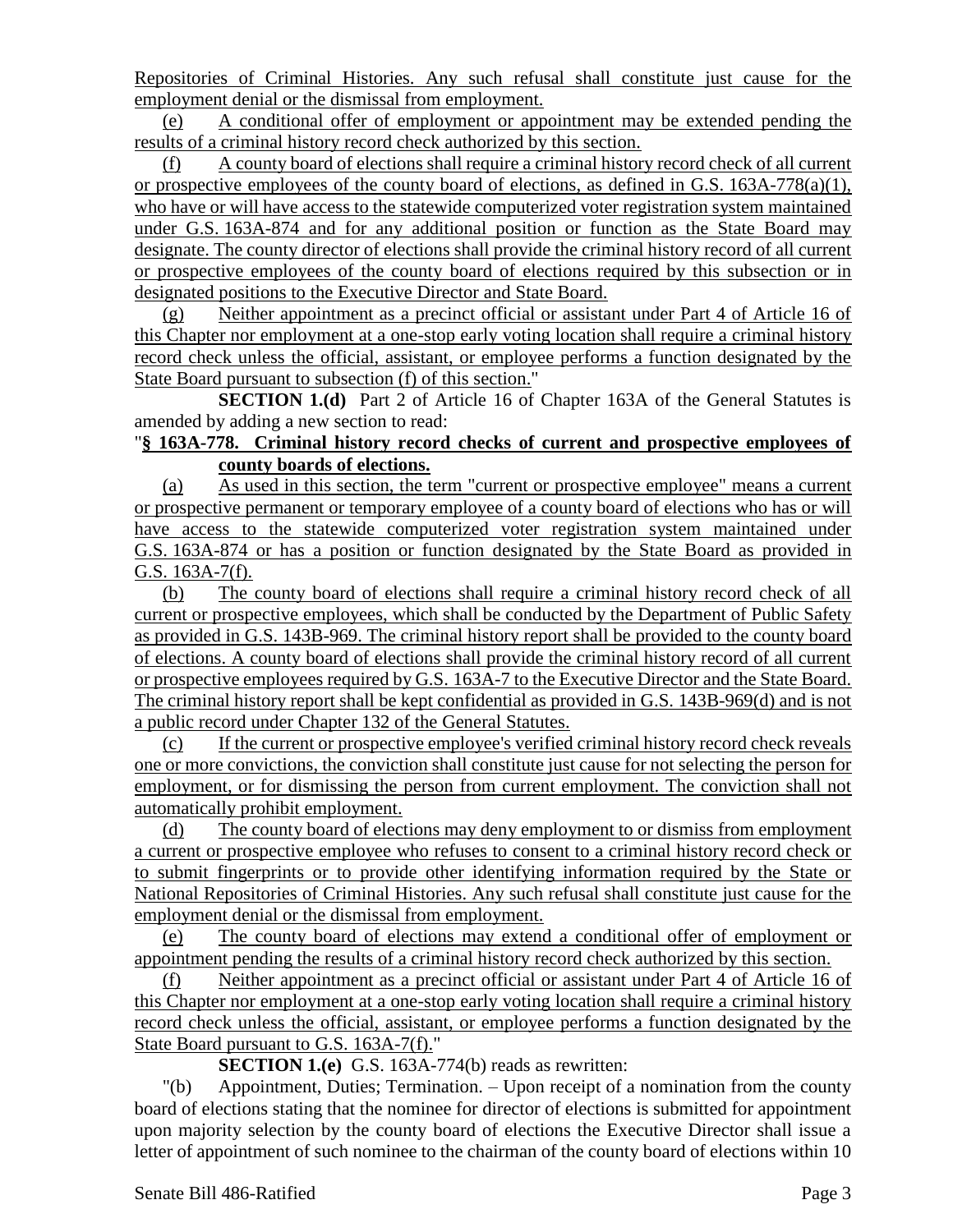days after receipt of the nomination. Thereafter, nomination, unless good cause exists to decline the appointment. The Executive Director may delay the issuance of appointment for a reasonable time if necessary to obtain a criminal history records check sought under G.S. 143B-968. The Executive Director shall apply the standards provided in G.S. 163A-7 in determining whether a nominee with a criminal history shall be selected. If the Executive Director determines a nominee shall not be selected and does not issue a letter of appointment, the decision of the Executive Director of the State Board shall be final unless the decision is, within 10 days from the official date on which it was made, deferred by the State Board. If the State Board defers the decision, then the State Board shall make a final decision on appointment of the director of elections and may direct the Executive Director to issue a letter of appointment. If an Executive Director issues a letter of appointment, the county board of elections shall enter in its official minutes the specified duties, responsibilities and designated authority assigned to the director by the county board of elections. The specified duties and responsibilities shall include adherence to the duties delegated to the county board of elections pursuant to G.S. 163A-769. A copy of the specified duties, responsibilities and designated authority assigned to the director shall be filed with the State Board. In the event the Executive Director is recused due to an actual or apparent conflict of interest from rendering a decision under this section, the chair and vice-chair of the State Board shall designate a member of staff to fulfill those duties."

**SECTION 1.(f)** This section becomes effective August 1, 2018.

#### **PART II. 2018 JUDICIAL ELECTIONS BALLOT INFORMATION**

**SECTION 2.(a)** The General Assembly finds that both chambers of the General Assembly have carefully examined judicial redistricting and the forms of judicial selection with multiple committees considering various proposals of selection and new judicial district maps. The General Assembly finds that, to allow for more time to thoughtfully consider these changes, the General Assembly enacted S.L. 2017-214, the Electoral Freedom Act of 2017, which, among other items, provided for a one-time cancellation of partisan primaries for the offices of district court judge, superior court judge, judges of the Court of Appeals, and Supreme Court justices for the 2018 election cycle. The General Assembly finds that all elections for judges in 2018 were to be treated uniformly under S.L. 2017-214, the Electoral Freedom Act of 2017, while those changes were considered.

The General Assembly notes that election to these offices will be held under a plurality election system, with candidates running under a political party label on the ballot, without having gone through a party primary. The General Assembly finds that ballot language above the sections of election ballots regarding these impacted offices setting forth that the listed party affiliation is only the self-identified party of a candidate at the time of filing will aid voters' understanding of the 2018 judicial races.

**SECTION 2.(b)** For the 2018 general election, the State Board of Elections and Ethics Enforcement shall, notwithstanding G.S. 163A-1114(b)(2), list the following judicial offices at the end of all partisan offices listed on the general election ballot:

- (1) Justices of the Supreme Court.
- (2) Judges of the Court of Appeals.
- (3) Judges of the superior courts.
- (4) Judges of the district courts.

**SECTION 2.(c)** Notwithstanding G.S. 163A-1112, immediately prior to the placement of the judicial offices listed in subsection (b) of this section on the ballot, the following information shall be printed:

"No primaries for judicial office were held in 2018. The information listed by each of the following candidates' names indicates only the candidates' party affiliation or unaffiliated status on their voter registration at the time they filed to run for office."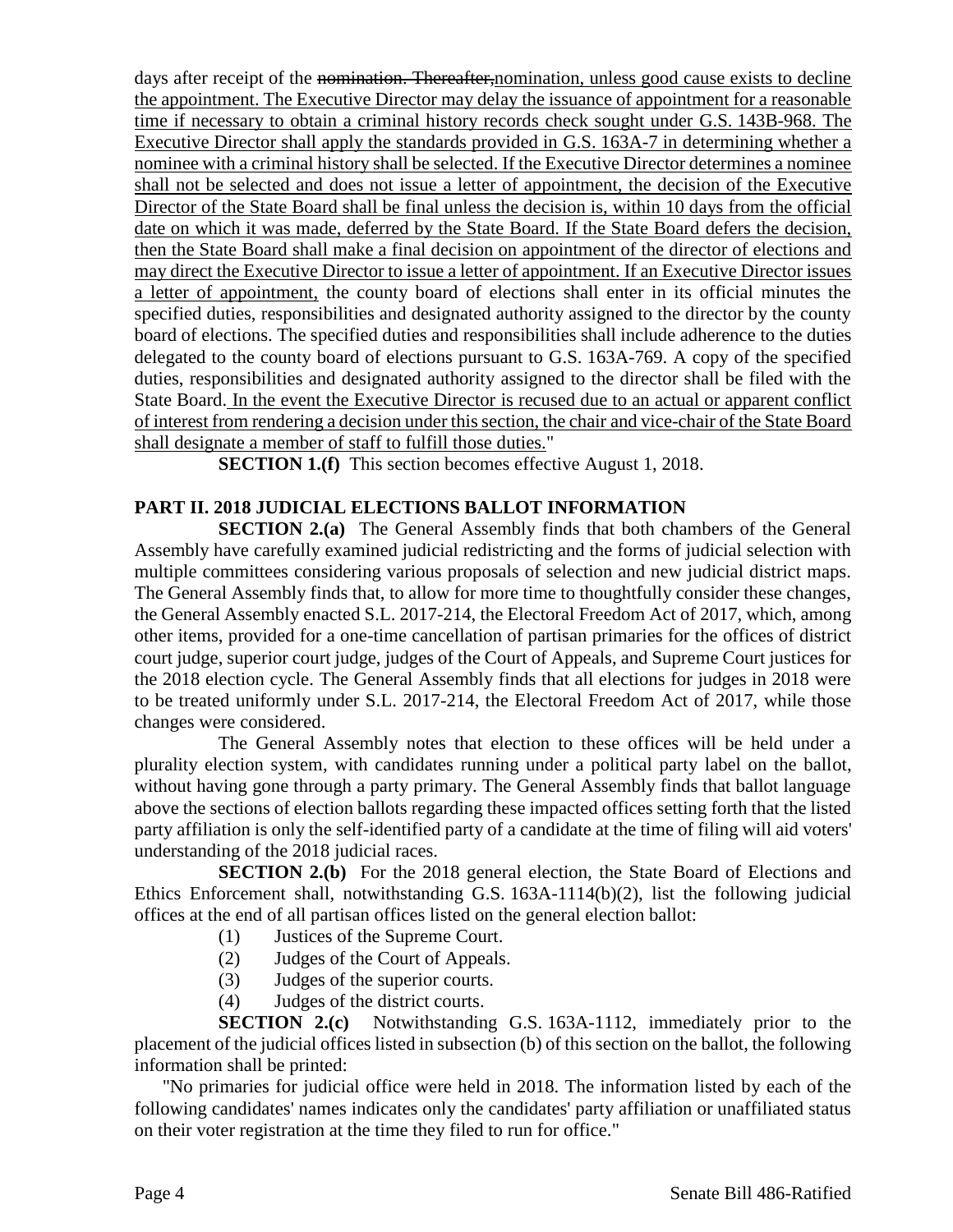**SECTION 2.(d)** Except as provided in this section, ballot order for the judicial offices listed in subsection (b) of this section shall be as provided in Section 4(j) of S.L. 2017-214.

**SECTION 2.(e)** This section is effective when it becomes law and applies to the 2018 general election.

### **PART III. OTHER ELECTION CHANGES**

**SECTION 3.1.** G.S. 150B-45 reads as rewritten:

#### "**§ 150B-45. Procedure for seeking review; waiver.**

(a) Procedure. – To obtain judicial review of a final decision under this Article, the person seeking review must file a petition within 30 days after the person is served with a written copy of the decision. The petition must be filed as follows:

- (1) Contested tax cases. A petition for review of a final decision in a contested tax case arising under G.S. 105-241.15 must be filed in the Superior Court of Wake County.
- (2) Other final decisions. A petition for review of any other final decision under this Article must be filed in the superior court of the county where the person aggrieved by the administrative decision resides, or in the case of a person residing outside the State, in the county where the contested case which resulted in the final decision was filed.

(b) Waiver. – A person who fails to file a petition within the required time waives the right to judicial review under this Article. For good cause shown, however, the superior court may accept an untimely petition.

(c) Judicial Review for State Board of Elections and Ethics Enforcement. – For a stay entered pursuant to G.S. 150B-33(b)(6), the State Board of Elections and Ethics Enforcement may obtain judicial review of the temporary restraining order or preliminary injunction in the superior court of the county designated in subsection (a) of this section."

**SECTION 3.2.(a)** G.S. 163A-741 is amended by adding a new subsection to read:

"(j1) Notwithstanding G.S. 153A-98 or any other provision of law, all officers, employees, and agents of a county board of elections are required to give to the State Board, upon request, all information, documents, and data within their possession, or ascertainable from their records, including any internal investigation or personnel documentation and are required to make available, upon request pursuant to an investigation under subsection (d) of this section, any county board employee for interview and to produce any equipment, hardware, or software for inspection. These requirements are mandatory and shall be timely complied with as specified in a request made by any four members of the State Board."

**SECTION 3.2.(b)** G.S. 153A-98 is amended by adding a new subsection to read:

"(c5) Notwithstanding the requirements of this section, information shall be provided to the State Board of Elections and Ethics Enforcement from employee personnel records as provided in G.S. 163A-741."

**SECTION 3.3.** G.S. 163A-775 is amended by adding a new subsection to read:

"(e) In the event the Executive Director is recused due to an actual or apparent conflict of interest from rendering a decision under this section, the chair and vice-chair of the State Board shall designate a member of staff to fulfill those duties."

**SECTION 3.4.** G.S. 163A-953 reads as rewritten:

#### "**§ 163A-953. General election participation by new political party.**

In the first general election following the date on which a new political party qualifies under the provisions of G.S. 163A-950, it shall be entitled to have the names of its candidates for national, State, congressional, and local offices printed on the official ballots upon paying a filing fee equal to that provided for candidates for the office in G.S. 163A-979 or upon complying with the alternative available to candidates for the office in G.S. 163A-980.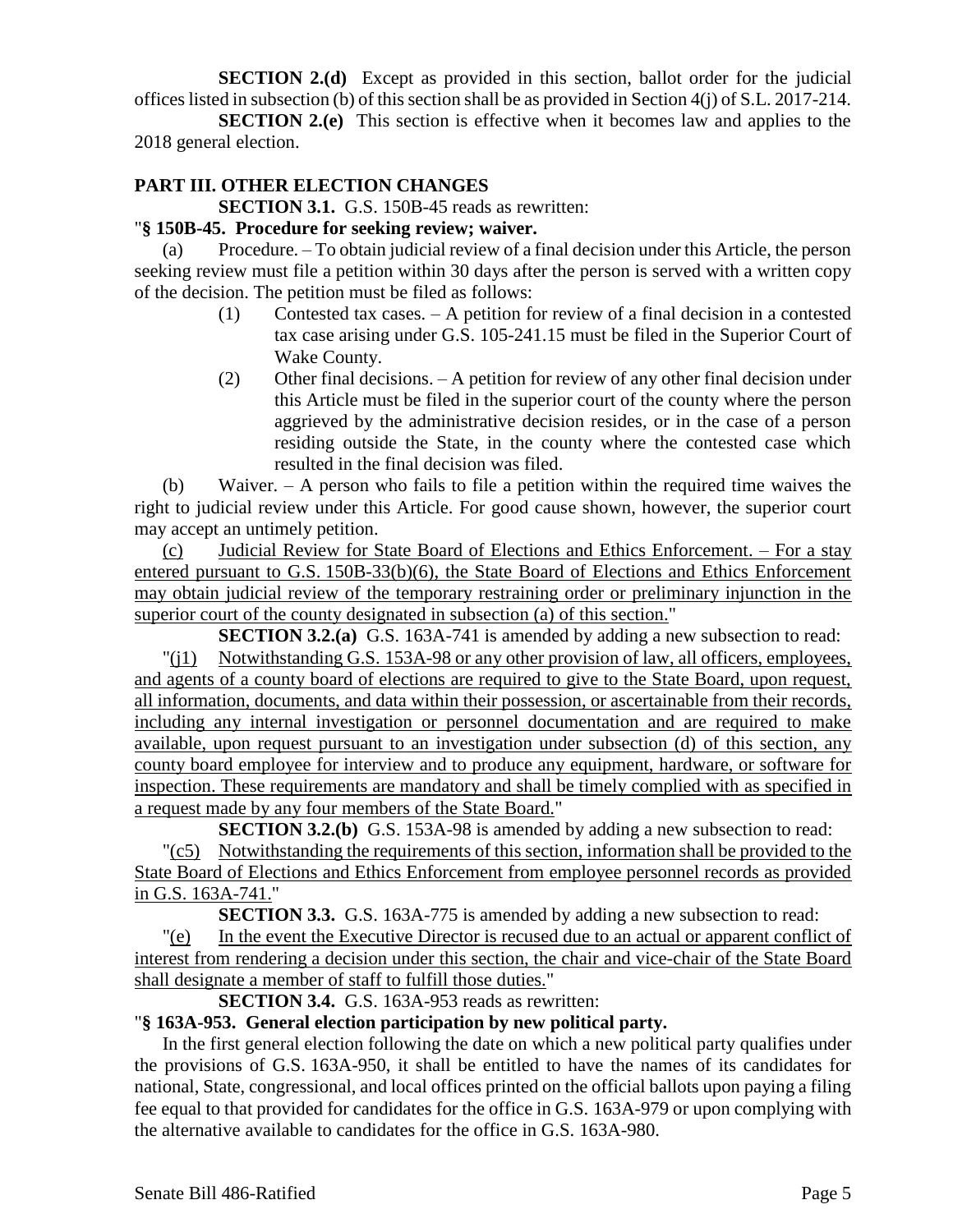For the first general election following the date on which it qualifies under G.S. 163A-950, a new political party shall select its candidates by party convention. An individual whose name appeared on the ballot in a primary election preliminary to the general election shall not be eligible to have that individual's name placed on the general election ballot as a candidate for the new political party for the same office in that year. Following adjournment of the nominating convention, but not later than the first day of July prior to the general election, the president of the convention shall certify to the State Board the names of persons chosen in the convention as the new party's candidates in the ensuing general election. Any candidate nominated by a new party shall be affiliated with the party at the time of certification to the State Board. The requirement of affiliation with the party will be met if the candidate submits at or before the time of certification as a candidate an application to change party affiliation to that party. The State Board shall print names thus certified on the appropriate ballots as the nominees of the new party. The State Board shall send to each county board of elections the list of any new party candidates so that the county board can add those names to the appropriate ballot."

- **SECTION 3.6.** G.S. 163A-1114(b)(4) reads as rewritten:
- "(4) When offices are in the same class, they shall be listed in alphabetical order by office name, or in numerical or alphabetical order by district name. Governor and Lieutenant Governor, in that order, shall be listed before other Council of State offices. The Supreme Court shall be listed before the Court of Appeals. Judicial offices and district attorney shall be listed, in that order, after other offices in the same class. Mayor shall be listed before other citywide offices. Chair of a board, where elected separately, shall be listed before other board seats having the same electorate. Chief Justice shall be listed before Associate Justices."

**SECTION 3.6A.** G.S. 163A-1115(a)(1) reads as rewritten:

"(1) That the vendor post a performance bond or letter of credit to cover damages resulting from defects in the voting system.system, expenses associated with State or federal decertification of the voting system, and to protect against the vendor's insolvency or financial inability to make State or federally mandated modifications or updates to the voting system. Damages may include, among other items, any costs of conducting a new county or statewide election attributable to those defects. The bond or letter of credit shall be maintained in the amount determined by the State Board as sufficient for the cost of a new statewide election or in the amount of ten million dollars (\$10,000,000), whichever is greater."

**SECTION 3.7.(a)** G.S. 163A-1115(c) reads as rewritten:

"(c) Only electronic poll books or ballot duplication systems that have been certified by the State Board in accordance with procedures and subject to standards adopted by the State Board Board, or which have been developed or maintained by the State Board, shall be permitted for use in elections in this State. Among other requirements as set by the State Board, the certification requirements shall require that a vendor meet at least all of the following elements:

- (1) That the vendor post a bond or letter of credit to cover damages resulting from defects in the electronic poll book or ballot duplication system. Damages may include, among other items, any costs of conducting a new election attributable to those defects.
- (2) That the vendor provide access to all of any information required to be placed in escrow by a vendor pursuant to G.S. 163A-1118 for review and examination by the State Board, the Department of Information Technology, the State chairs of each political party recognized under G.S. 163A-950, the purchasing county, and designees as provided in subdivision (9) of subsection (f) of this section.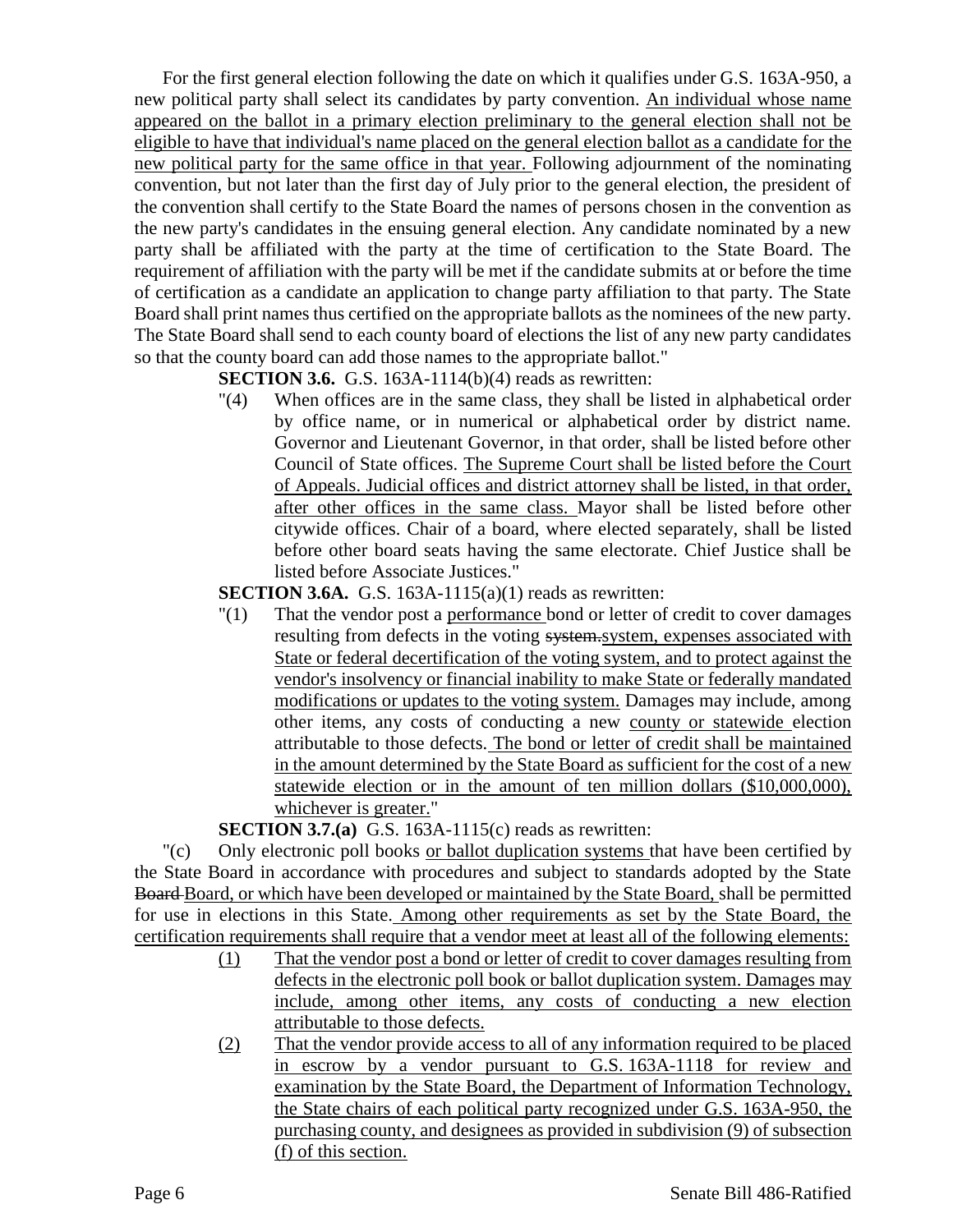- (3) That the vendor must quote a statewide uniform price for each unit of the equipment.
- (4) That the vendor must separately agree with the purchasing county that if it is granted a contract to provide software for an electronic poll books or ballot duplication system but fails to debug, modify, repair, or update the software as agreed or, in the event of the vendor having bankruptcy filed for or against it, the source code described in G.S. 163A-1118(a) shall be turned over to the purchasing county by the escrow agent chosen under G.S. 163A-1118(a)(1) for the purposes of continuing use of the software for the period of the contract and for permitting access to the persons described in subdivision (2) of this subsection for the purpose of reviewing the source code."

**SECTION 3.7.(b)** G.S. 163A-1118 is amended by adding a new subsection to read:  $C$  Definitions. – For the purposes of this section, the term "voting system" shall include an electronic poll book or a ballot duplication system."

**SECTION 3.8.(a)** G.S. 163A-1115 is amended by adding the following new subsections to read:

"(h) Neither certification of electronic poll books, ballot duplication systems, or voting systems under this section shall constitute a license under Chapter 150B of the General Statutes.

(i) The State Board in writing may decertify or otherwise halt the use of electronic poll books in North Carolina. Any such action is appealable only to the Superior Court of Wake County.

(j) No voting system used in any election in this State shall be connected to a network, and any feature allowing connection to a network shall be disabled. Prohibited network connections include the Internet, intranet, fax, telephone line, networks established via modem, or any other wired or wireless connection."

**SECTION 3.8.(b)** G.S. 150B-2(3) reads as rewritten:

"(3) "License" means any certificate, permit or other evidence, by whatever name called, of a right or privilege to engage in any activity, except licenses issued under Chapter 20 and Subchapter I of Chapter 105 of the General Statutes and Statutes, occupational licenses.licenses, and certifications of electronic poll books, ballot duplication systems, or voting systems under G.S. 163A-1115."

**SECTION 3.9.(a)** G.S. 163A-1388(a) reads as rewritten:

"(a) Class 2 Misdemeanors. — Any person who shall, in connection with any primary or election in this State, do any of the acts and things declared in this subsection to be unlawful, shall be guilty of a Class 2 misdemeanor. It shall be unlawful:unlawful to do any of the following:

- (1) For any person to fail, as an officer or as a judge or chief judge of a primary or election, or as a member of any board of elections, to prepare the books, ballots, and return blanks which it is his the person's duty under the law to prepare, or to distribute the same as required by law, or to perform any other duty imposed upon him that person within the time and in the manner required by law;law.
- (2) For any member, director, or employee of a board of elections to alter a voter registration application or other voter registration record without either the written authorization of the applicant or voter or the written authorization of the State Board; Board.
- (3) For any person to continue or attempt to act as a judge or chief judge of a primary or election, or as a member of any board of elections, after having been legally removed from such position and after having been given notice of such removal; removal.
- (4) For any person to break up or by force or violence to stay or interfere with the holding of any primary or election, to interfere with the possession of any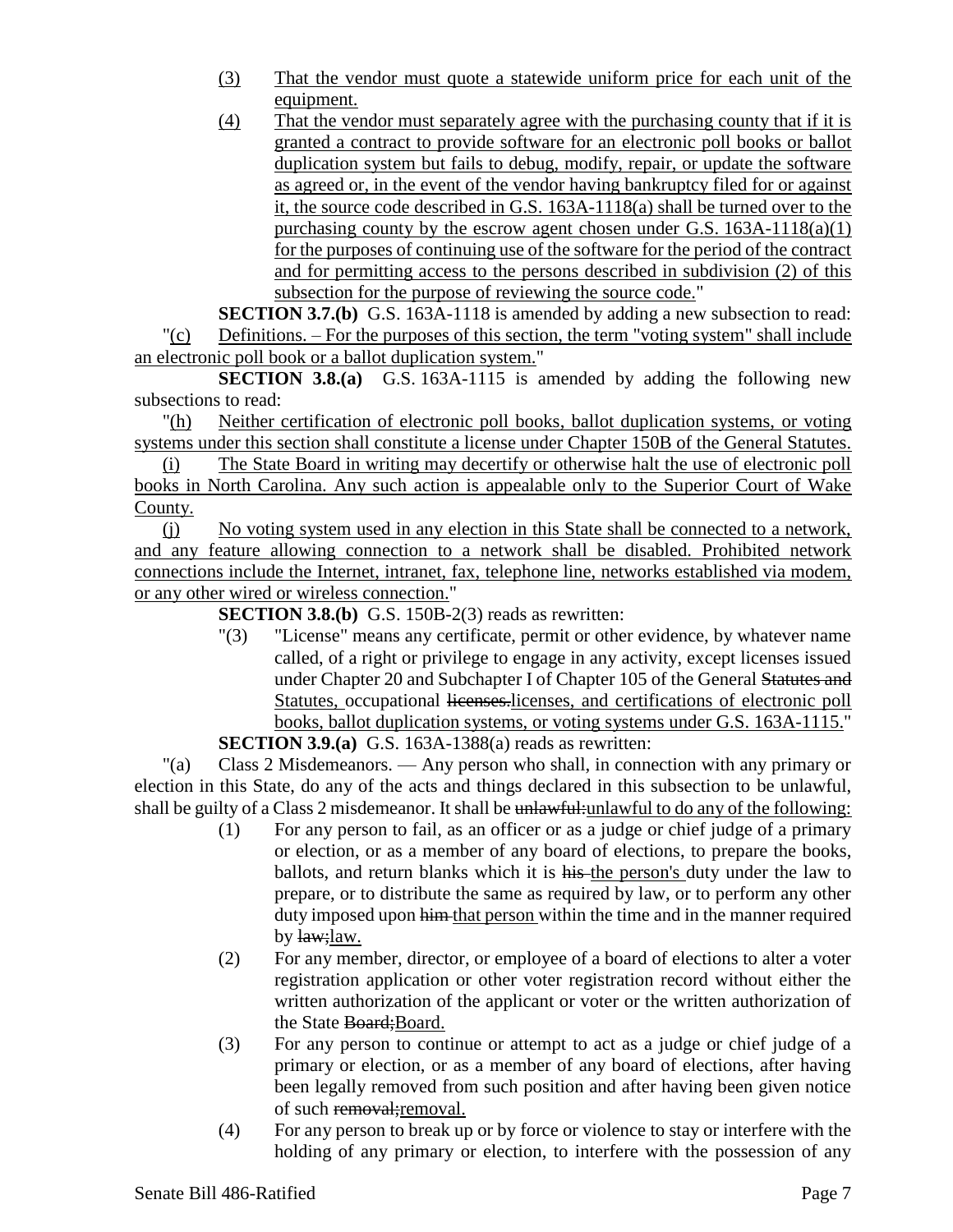ballot box, election book, ballot, or return sheet by those entitled to possession of the same under the law, or to interfere in any manner with the performance of any duty imposed by law upon any election officer or member of any board of elections;elections.

- (5) For any person to be guilty of any boisterous conduct so as to disturb any member of any election board or any chief judge or judge of election in the performance of his that person's duties as imposed by  $\frac{law}{law}$ .
- (6) For any person to bet or wager any money or other thing of value on any election;election.
- (7) For any person, directly or indirectly, to discharge or threaten to discharge from employment, or otherwise intimidate or oppose any legally qualified voter on account of any vote such voter may cast or consider or intend to cast, or not to cast, or which he that voter may have failed to east; cast.
- (8) For any person to publish in a newspaper or pamphlet or otherwise, any charge derogatory to any candidate or calculated to affect the candidate's chances of nomination or election, unless such publication be signed by the party giving publicity to and being responsible for such charge;charge.
- (9) For any person to publish or cause to be circulated derogatory reports with reference to any candidate in any primary or election, knowing such report to be false or in reckless disregard of its truth or falsity, when such report is calculated or intended to affect the chances of such candidate for nomination or election;election.
- (10) For any person to give or promise, in return for political support or influence, any political appointment or support for political office; office.
- (11) For any chairman chair of a county board of elections or other returning officer to fail or neglect, willfully or of malice, to perform any duty, act, matter or thing required or directed in the time, manner and form in which said duty, matter or thing is required to be performed in relation to any primary, general or special election and the returns thereof; thereof.
- (12) For any clerk of the superior court to refuse to make and give to any person applying in writing for the same a duly certified copy of the returns of any primary or election or of a tabulated statement to a primary or election, the returns of which are by law deposited in his office, upon the tender of the fees therefor; therefor.
- (13) For any person willfully and knowingly to impose upon any blind or illiterate voter a ballot in any primary or election contrary to the wish or desire of such voter, by falsely representing to such voter that the ballot proposed to him the voter is such as he desires; orthe voter desires.
- (14) Except as authorized by G.S. 163A-878, for any person to provide false information, or sign the name of any other person, to a written report under G.S. 163A-878; [or]G.S. 163A-878.
- (15) For any person to be compensated based on the number of forms submitted for assisting persons in registering to vote.
- (16) For any person who is not an elections official or who is not otherwise authorized by law to retain a registrant's signature, full or partial Social Security number, date of birth, or the identity of the public agency at which the registrant registered under G.S. 163A-884, any electronic mail address submitted under Part 2 of Article 17 of this Chapter, or drivers license number from any form described in G.S. 163-862 after submission of the form to the county board of elections or elections official."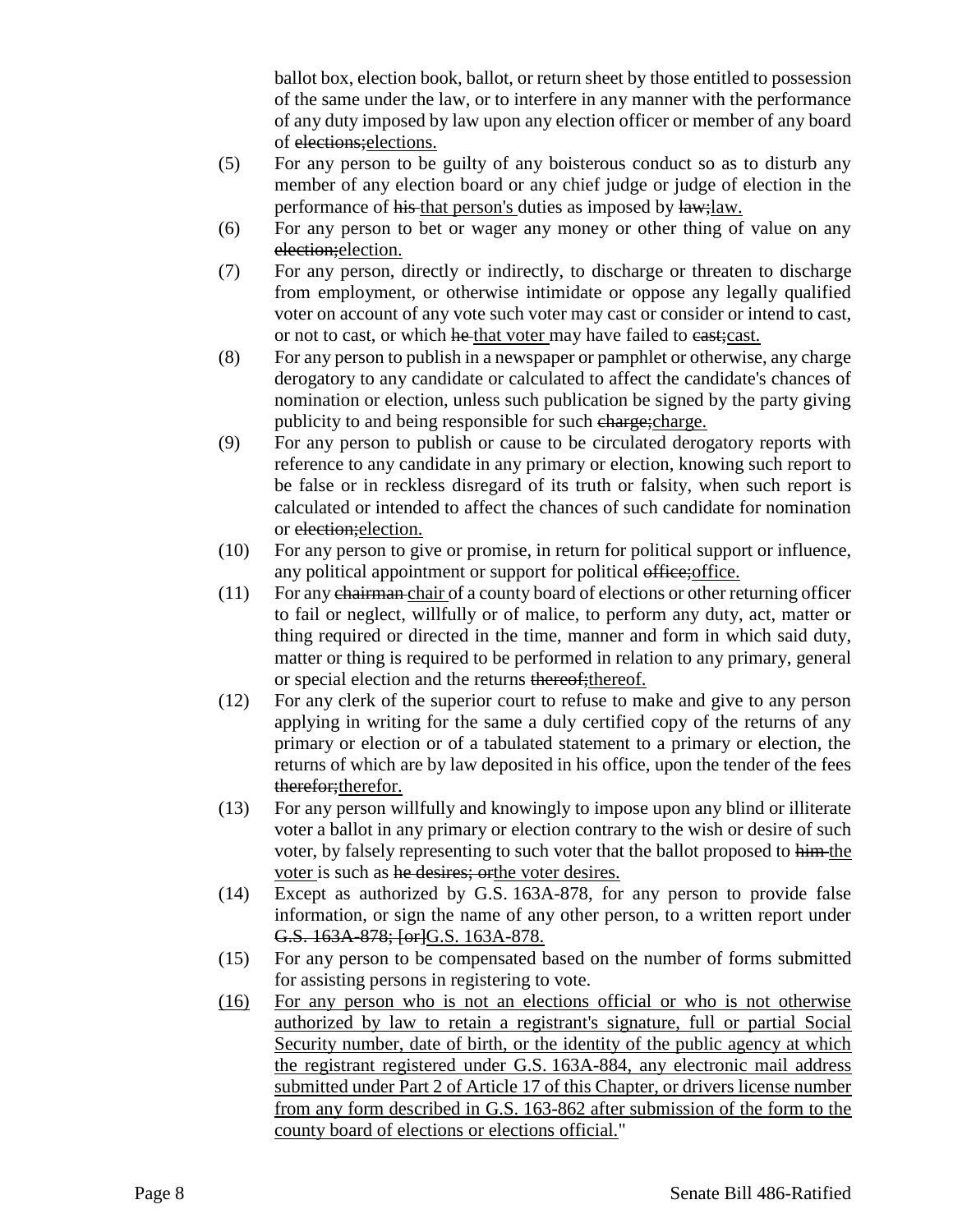**SECTION 3.9.(b)** This section becomes effective December 1, 2018, and applies to offenses committed on or after that date.

**SECTION 3.10.** G.S. 163A-1412(a) reads as rewritten:

"(a) Each candidate, candidate who has received funds or made payments or given consent for anyone else to receive funds or transfer anything of value for the purpose of bringing about that individual's nomination or election for office, political committee, and referendum committee shall appoint a treasurer and, under verification, report the name and address of the treasurer to the Board. Only an individual who resides in North Carolina shall be appointed as a treasurer. A candidate may appoint himself or herself or any other individual, including any relative except his or her spouse, as his the candidate's treasurer, and, upon failure to file report designating a treasurer, the candidate shall be concluded to have appointed himself or herself as treasurer and shall be required to personally fulfill the duties and responsibilities imposed upon the appointed treasurer and subject to the penalties and sanctions hereinafter provided."

**SECTION 3.11.(a)** Section 30.8 of S.L. 2013-281, as amended by Section 6(a) of S.L. 2015-103, reads as rewritten:

"**SECTION 30.8.** Any direct record electronic (DRE) voting systems currently certified by the State Board of Elections and Ethics Enforcement which do not use paper ballots shall be decertified and shall not be used in any election held on or after September 1, 2019, for counties that use direct record electronic voting machines on election day as of January 1, 2015, and January 1, 2018, for all other counties. December 1, 2019. Decertification of a DRE voting system that does not use paper ballots may not be appealed to the Superior Court of Wake County pursuant to G.S. 163-165.7(b).G.S. 163A-1115(d)."

**SECTION 3.11.(b)** Section 30.9 of S.L. 2013-281, as amended by Section 6(b) of S.L. 2015-103, reads as rewritten:

**"SECTION 30.9.** This Part becomes effective September 1, 2019, December 1, 2019, for counties that use direct record electronic voting machines on election day as of January 1, 2015. This Part becomes effective for all other counties January 1, 2018.machines."

## **PART IV. DUAL OFFICE HOLDING CHANGES**

**SECTION 4.(a)** G.S. 160A-284 reads as rewritten:

#### "**§ 160A-284. Oath of office; holding other offices.**

(a) Each person appointed or employed as chief of police, policeman, or auxiliary policeman shall take and subscribe before some person authorized by law to administer oaths the oath of office required by Article VI, Sec. 7, of the Constitution. The oath shall be filed with the city clerk.

(b) The offices of policeman, policeman and chief of police, and auxiliary policeman police are hereby declared to be offices that may be held concurrently with any other appointive office pursuant to Article VI, Sec. 9, of the Constitution. The offices of policeman and chief of police are hereby declared to be offices that may be held concurrently with any elective office, other than elective office in the municipality employing the policeman or chief of police, pursuant to Section 9 of Article VI of the Constitution.

(c) The office of auxiliary policeman is hereby declared to be an office that may be held concurrently with any elective office or appointive office pursuant to Article VI, Sec. 9, of the Constitution."

**SECTION 4.(b)** This section is effective when it becomes law. Any policeman or chief of police having taken an oath of office to any elective office in this State prior to the effective date is not deemed to have resigned his or her position as a law enforcement officer due to the elective office.

#### **PART V. TECHNICAL CHANGES TO G.S. 163A-2. SECTION 5.** G.S. 163A-2 is rewritten to read:

Senate Bill 486-Ratified Page 9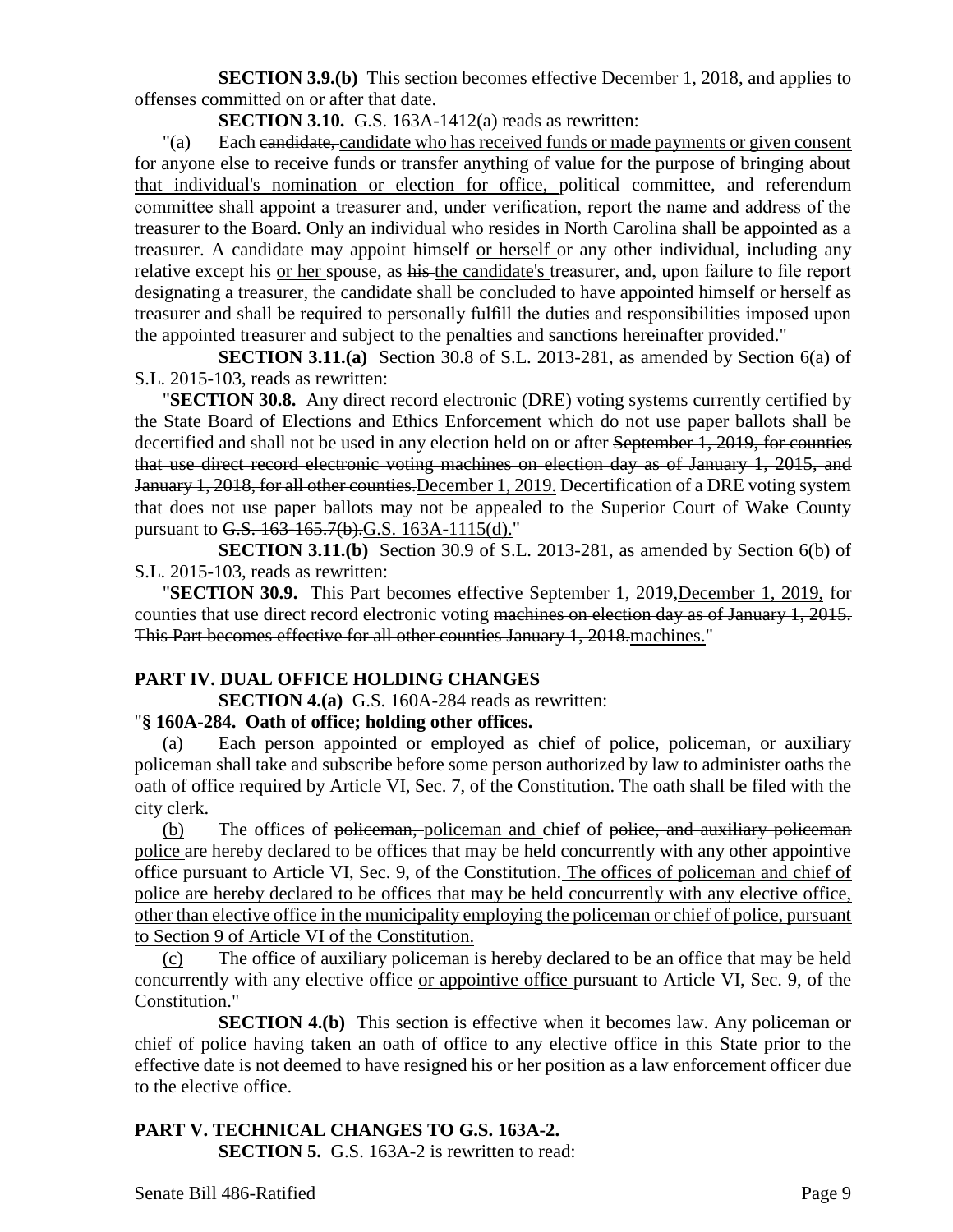### "**§ 163A-2. Membership.**

(a) The State Board shall consist of nine individuals registered to vote in North Carolina, appointed by the Governor, as follows:

- (1) Four individuals registered with the political party with the highest number of registered affiliates in the State, from a list of six nominees submitted by the State party chairs of that party.
- (2) Four individuals registered with the political party with the second highest number of registered affiliates in the State, from a list of six nominees submitted by the State party chairs of that party.
- (3) One individual not registered with either the political party with the largest number of registered affiliates in the State or of the political party with the second-largest number of registered affiliates in the State, from a list of two nominees selected by the other eight members of the State Board.

The number of registered affiliates shall be as reflected by the latest registration statistics published by the State Board. The Governor shall make all appointments promptly upon receipt of the list of nominees from each nominating entity and in no instance shall appoint later than 30 days after receipt of the list.

(b) Within 14 days of appointment by the Governor of the eight members appointed under subdivisions (1) and (2) of subsection (a) of this section, the eight members shall hold an initial appointment selection meeting for the sole purpose of selecting two nominees who meet the qualifications for appointment under subdivision (3) of subsection (a) of this section and shall promptly submit those names to the Governor. No additional actions, other than the oath of office, shall be taken by the eight members appointed under subdivisions (1) and (2) of subsection (a) of this section at the appointment selection meeting.

(c) Beginning on May 1 of the odd-numbered year, members shall serve for two-year terms.

(d) Members may be removed from the State Board by the Governor, acting in the Governor's discretion. Vacancies created on the State Board by removal from office by the Governor shall be filled in accordance with subsection (e) of this section.

(e) Any vacancy occurring on the State Board shall be filled by an individual meeting the same appointment criteria under subsection (a) of this section as the vacating member. Any vacancy occurring in the State Board shall be filled by the Governor, and the person so appointed shall fill the unexpired term. The Governor shall fill vacancies as follows:

- (1) For a vacancy for an appointment under subdivision (1) or (2) of subsection (a) of this section, the Governor shall fill the vacancy from a list of two names submitted by the State party chair of the political party with which the vacating member was affiliated if that list is submitted within 30 days of the occurrence of the vacancy.
- (2) For a vacancy for an appointment under subdivision (3) of subsection (a) of this section, the Governor shall fill the vacancy from a list of two names submitted by the remaining members of the State Board if that list is submitted within 30 days of the occurrence of the vacancy. The State Board shall hold a meeting within 21 days of the occurrence of the vacancy for the purpose of selecting two nominees for submission to the Governor to fill the vacancy.

(f) At the first meeting held after any new appointments are made, the members of the State Board shall take the following oath:

"I, \_\_\_\_\_\_, do solemnly swear (or affirm) that I will support the Constitution of the United States; that I will be faithful and bear true allegiance to the State of North Carolina and to the constitutional powers and authorities which are or may be established for the government thereof; that I will endeavor to support, maintain, and defend the Constitution of said State; and that I will well and truly execute the duties of the office of member of the Bipartisan State Board of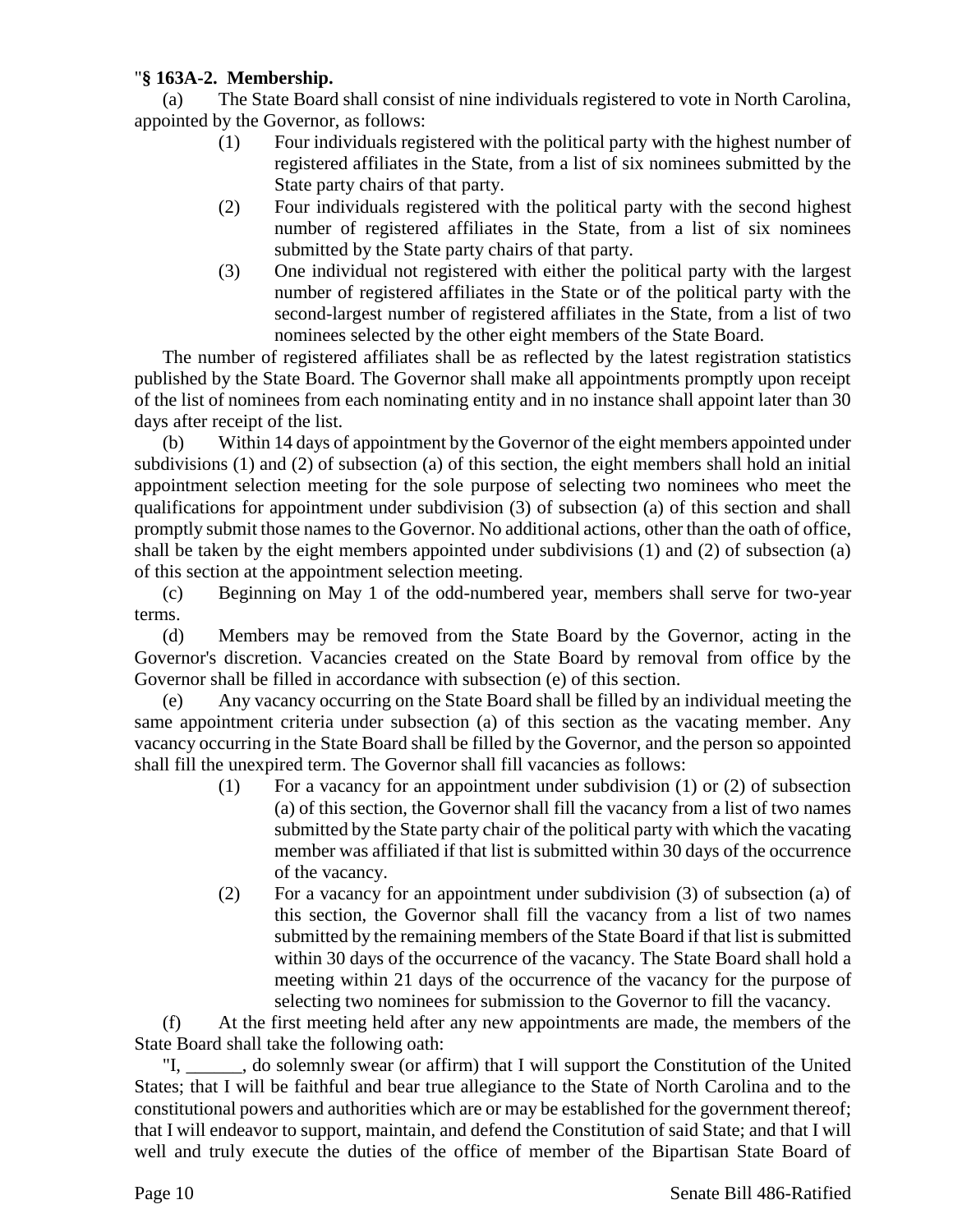Elections and Ethics Enforcement according to the best of my knowledge and ability, according to law, so help me God."

 $(g)$  At the first meeting held after the appointment of the member under subdivision (3) of subsection (a) of this section, the State Board shall organize by electing one of its members chair and one of its members vice-chair, each to serve a two-year term as such. In 2017 and every four years thereafter, the chair shall be a member of the political party with the highest number of registered affiliates, as reflected by the latest registration statistics published by the State Board, and the vice-chair a member of the political party with the second highest number of registered affiliates. In 2019 and every four years thereafter, the chair shall be a member of the political party with the second highest number of registered affiliates, as reflected by the latest registration statistics published by the State Board, and the vice-chair a member of the political party with the highest number of registered affiliates.

(h) At the first meeting held after the appointment under subdivision (3) of subsection (a) of this section, the State Board shall elect one of its members as secretary, to serve a two-year term as such.

(i) No person shall be eligible to serve as a member of the State Board who meets any of the following criteria:

- (1) Holds any elective or appointive office under the government of the United States, the State of North Carolina, or any political subdivision thereof.
- (2) Holds any office in a political party or organization.
- (3) Is a candidate for nomination or election to any office.
- (4) Is a campaign manager or treasurer of any candidate in a primary or election.
- (5) Has served two full consecutive terms.
- (j) No person while serving on the State Board shall do any of the following:
	- (1) Make a reportable contribution to a candidate for a public office over which the State Board would have jurisdiction or authority.
	- (2) Register as a lobbyist under Article 8 of this Chapter.
	- (3) Make written or oral statements intended for general distribution or dissemination to the public at large supporting or opposing the nomination or election of one or more clearly identified candidates for public office.
	- (4) Make written or oral statements intended for general distribution or dissemination to the public at large supporting or opposing the passage of one or more clearly identified referendum or ballot issue proposals.
	- (5) Solicit contributions for a candidate, political committee, or referendum committee.

(k) State Board members shall receive per diem, subsistence, and travel, as provided in G.S. 138-5 and G.S. 138-6."

#### **PART VI. SEVERABILITY CLAUSE**

**SECTION 6.** If any section or provision of this act is declared unconstitutional or invalid by the courts, it does not affect the validity of this act as a whole or any part other than the part so declared to be unconstitutional or invalid.

#### **PART VII. EFFECTIVE DATE**